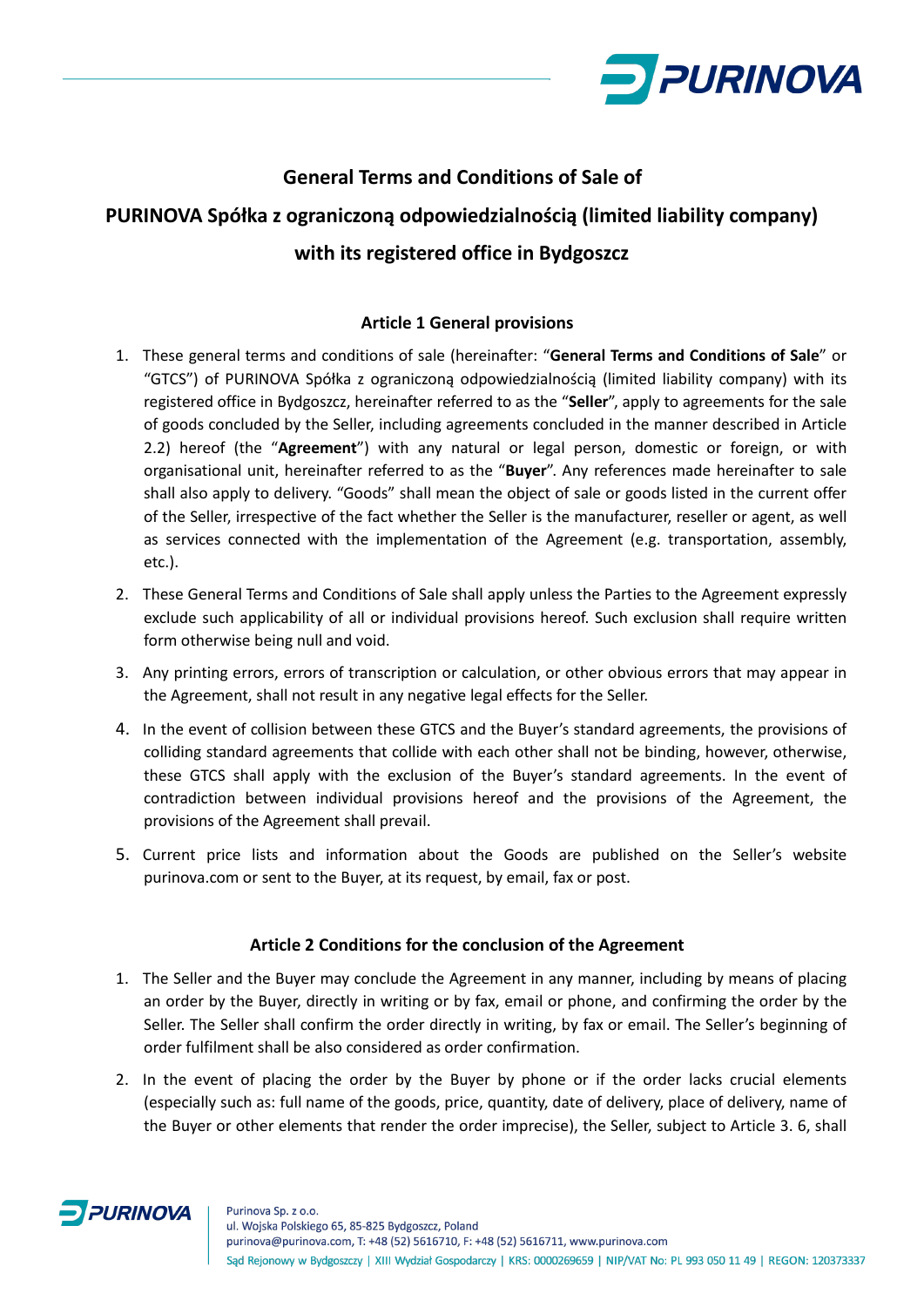

send order confirmation, directly in writing, by fax or email, containing all crucial elements of the Agreement ("Order Confirmation") and the Buyer shall accept it within 3 business days as of the receipt thereof. Lack of response shall mean that the conditions included in the Order Confirmation are binding.

- 3. Within the scope hereof, the provisions of Article 68 1 and 682 of the Polish Civil Code shall not apply.
- 4. The Buyer warrants and represents that the person placing the order or accepting Order Confirmation shall have the right to represent the Buyer. Otherwise, only the Buyer shall incur negative consequences resulting therefrom.
- 5. The Seller warrants and represents that the person sending Order Confirmation shall be authorised to act on behalf of the Seller, otherwise, the Seller shall incur negative consequences resulting therefrom.
- 6. The sale of Goods shall be effected at prices agreed in the Agreement. In the event of failure to provide the price of the Goods, the sale shall be effected at current prices included in the Seller's price list. The Seller shall not be obliged to indicate the price in the Order Confirmation if the current price list of Goods is available to the Buyer (e.g. it has been previously submitted in written form, by email or is published on the Seller's website).
- 7. The Buyer shall be obliged to provide the Seller, directly in writing, by fax or email, with all required instructions concerning delivery (e.g. place of delivery, person authorised to receive, etc.) at least 14 days before the date of sale. The instructions provided by the Buyer shall be binding for the Seller if the Seller confirms them, otherwise, the Seller shall have the right to suspend order fulfilment. All additional costs or expenses incurred by the Seller as a result of failure to provide or improper provision or modification of instructions previously provided by the Buyer, shall be borne by the Buyer.
- 8. In general, technical description or the name of Goods are used consistently, however, this information cannot constitute the grounds for claims within the scope of conformity of given Goods with expected properties or quality. In the event of doubts with reference to the aforementioned properties of Goods, the Buyer should, prior to placing the order, request the Seller to explain those doubts.

## **Article 3 Sale**

- 1. Unless the Parties expressly or impliedly agree otherwise, the date stated in the Seller's shipment documents shall be considered to be the date of sale.
- 2. If the Seller specifies in the Agreement the country of destination of the Goods, it should be understood that the Buyer shall not have the right to resell the Goods to another country.
- 3. In the event of the Buyer's failure to comply with the foregoing, the Buyer shall be obliged to pay the Seller a contractual penalty amounting to 20% of the gross value of the Goods sold per every event of non-compliance. The Seller reserves the right to seek additional compensation exceeding the amount

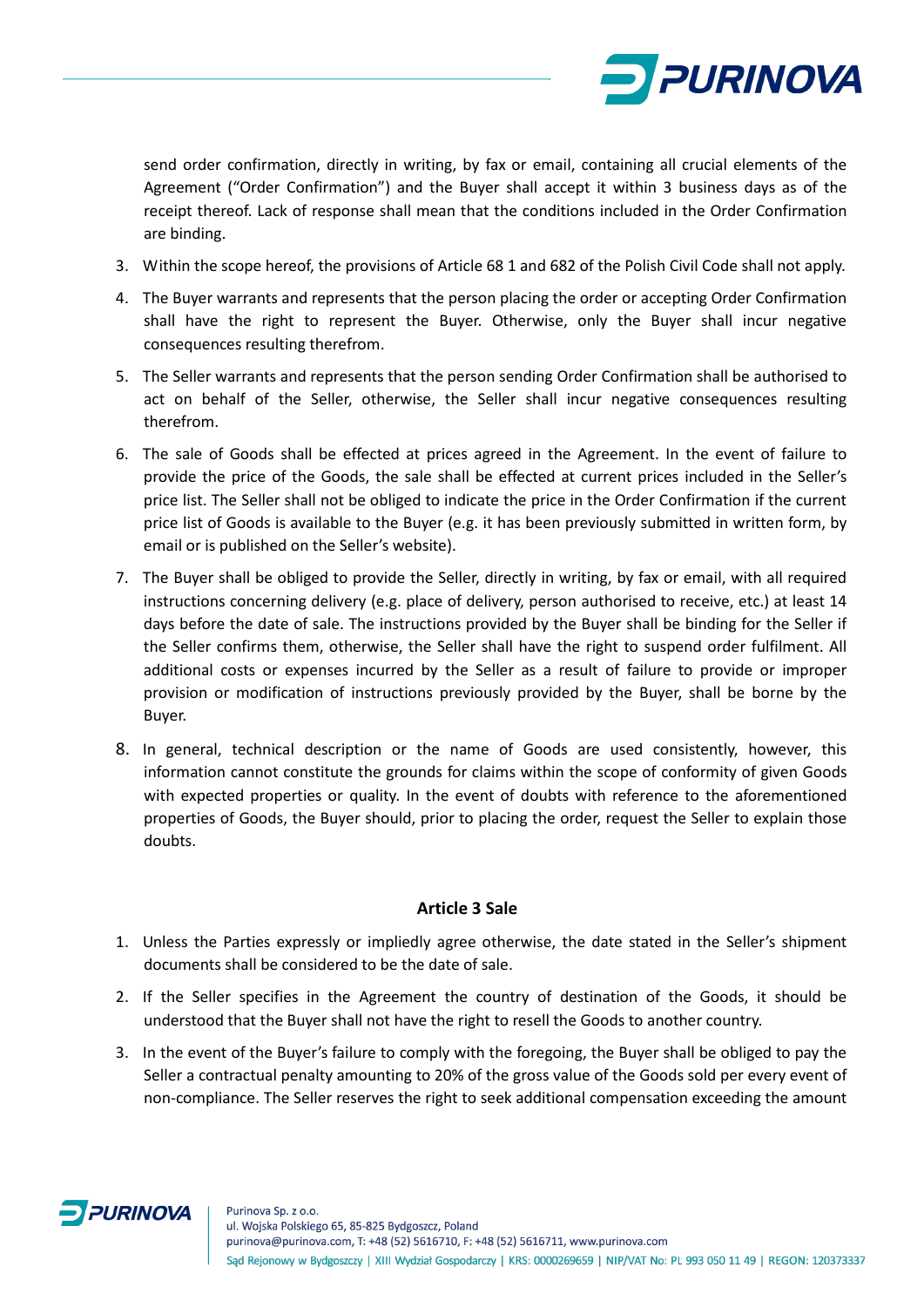

of contractual penalty, however, such compensation should cover both real losses incurred by the Seller and profits expected but lost by the Seller.

- 4. Should the content of the Agreement indicate the application of INCOTERMS, then INCOTERMS 2010 shall specify all obligations and rights of the Parties resulting from the delivery basis agreed in the Agreement, unless the Parties expressly or impliedly exclude the application of all or some of the provisions of INCOTERMS 2010.
- 5. The Seller shall fulfil the order after receiving full payment for the Goods, unless the Agreement or the Order Confirmation state otherwise. The Buyer shall be obliged to bear all additional costs incurred by the Seller in connection with the Buyer's failure to perform or improper performance of obligations resulting from the Agreement.
- 6. In working communication between the Parties referring to order fulfilment, terms and conditions of sale and delivery (including modification thereof), statements sent by fax or email shall be considered as equivalent to written form, unless agreed otherwise. However, with reference to statements concerning the validity of the Agreement (withdrawal, termination, etc.), claims or demands regarding contractual penalties, written form and delivery by registered letter shall be required, otherwise being null and void.
- 7. If the release date is specified in the Agreement or in the order, referred to in Article 2.1, and the Seller is not able to deliver the Goods for reasons it could not foresee or prevent at the time of concluding the Agreement, especially for reasons of force majeure nature, then the Seller shall not be liable for improper performance of the Agreement.
- 8. Each event that does not depend upon the Parties and remains beyond their control and influence shall be considered as force majeure. For the avoidance of doubts, such events include in particular: (i) military operations, war, civil war, riots, revolutions, acts of piracy or armed robbery or sabotage; (ii) acts of God such as especially severe storms, hurricanes, cyclones, earthquakes, atmospheric discharges, floods; (iii) explosions, fires, building catastrophes caused by failures of machinery, plants or manufacturing installations of the Seller's suppliers as well as other accidents or events concerning those installations or installations within the premises of the plant or manufacturing plant of the Seller's suppliers or their infrastructure, not excluding transmission devices, warehousing or reloading devices; (iv) boycotts, strikes, lockouts, occupation of buildings or installations; (v) authorities' actions (or omissions to act) regardless of the fact whether undertaken in compliance with or contrary to the provisions of law; (vi) any amendments to the existing provisions of domestic as well as international law which may affect order fulfilment.
- 9. If the Buyer fails to collect the Goods within the time limit specified in the Agreement or in the order referred to in Article 2.1, the Seller shall be entitled to charge the Buyer with contractual penalty amounting to 1% of the value of non-collected Goods, resulting from the VAT invoice and issued by the Seller, for every day of delay in collecting the Goods, beginning from the 5<sup>th</sup> day after the lapse of the agreed day of collection. The Seller shall not be entitled to any payment from the Buyer for the first four days of delay provided that the Buyer notifies the Seller of the occurrence and the reason for the delay not later than on the day of scheduled collection of the Goods. Otherwise, the Buyer shall be charged with actually incurred costs of Goods storage after the scheduled day of Goods collection, regardless of the obligation to pay the contractual penalty referred to in the first sentence

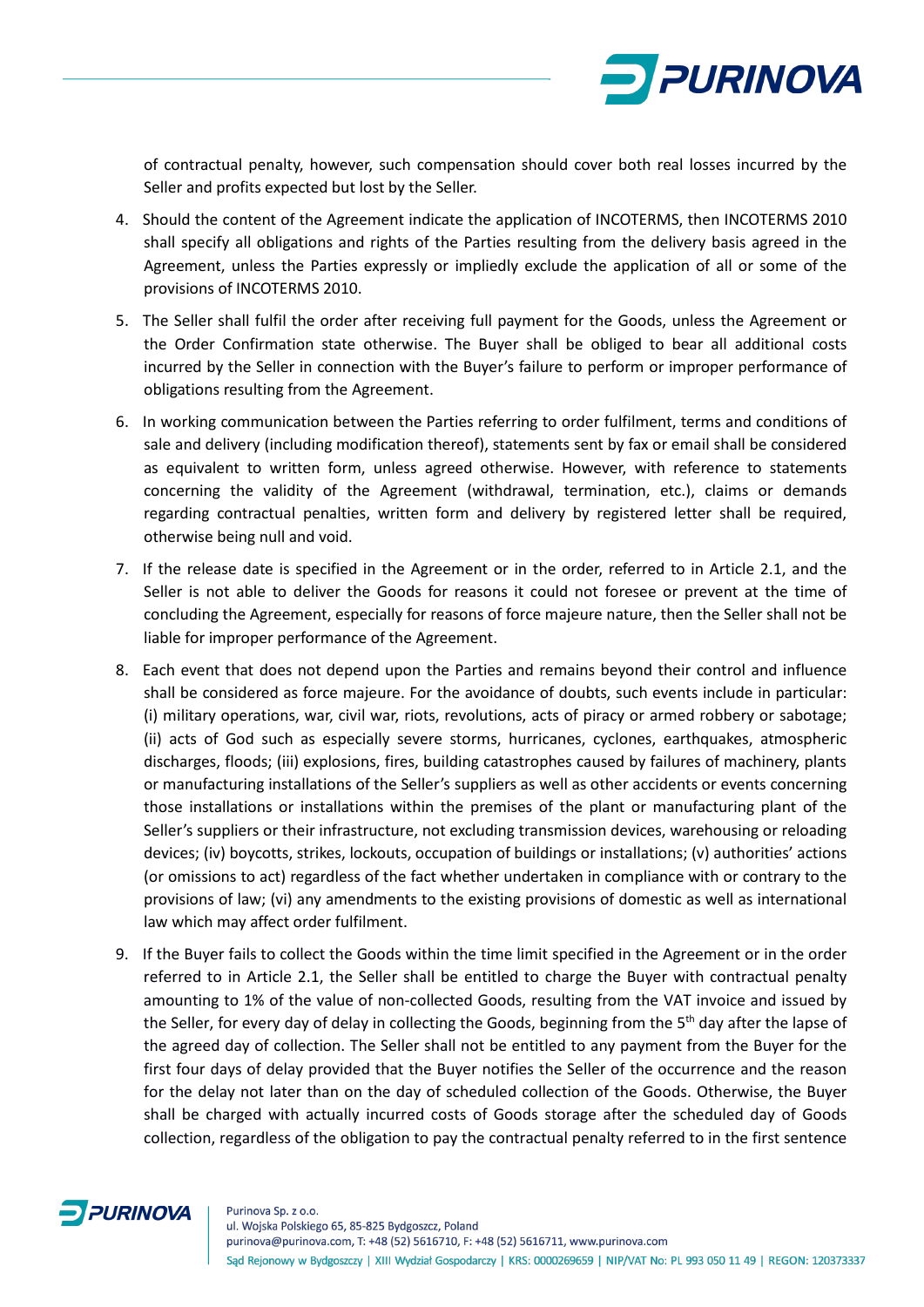

of this Article.

- 10. The Seller warrants and represents that the person collecting the Goods in the place specified in the Agreement or in the order referred to in Article 2.1, shall be authorised to act on behalf of the Seller, otherwise, the Seller shall incur negative consequences resulting therefrom.
- 11. The Seller may annul the order or withdraw from the Agreement even during the performance thereof if, as a result of extraordinary change of relations, the performance of sale would expose the Seller to significant financial loss.

#### **Article 4 Packaging**

- 1. The Goods are supplied in bulk, in non-returnable or returnable packaging (e.g. Euro-pallets, pallet containers). Returnable packaging shall constitute the property of the Seller, unless expressly agreed otherwise.
- 2. The Buyer, who received the Goods in returnable packaging constituting the property of the Seller, shall be obliged to return them at its own cost or (if agreed otherwise) put empty returnable packaging in non-deteriorated condition, apart from normal wear and tear, at the Seller's disposal, at a time and place indicated on the invoice or VAT invoice referring to the sale of Goods in returnable packaging.
- 3. In the event of failure to return the returnable packaging within the agreed time limits or in the event of return of damaged or chemically contaminated packaging, the Seller shall be entitled to issue invoice or VAT invoice to the Buyer documenting the sale of packaging, according to the value of packaging indicated on the invoice or VAT invoice corresponding to the market price of the packaging. The Buyer shall be obliged to pay for such packaging and, as a result, shall become the owner thereof.

## **Article 5 Settlement of amounts due**

- 1. Invoice or VAT invoice shall be the document evidencing the settlement of amounts due between the Parties.
- 2. Unless the Agreement states otherwise, all invoices or VAT invoices of the Seller should be paid in full by the Buyer by wire transfer to the bank account indicated on the invoice or VAT invoice.
- 3. All claims (amounts due) of the Buyer against the Seller, resulting from any reason, especially claims resulting from the Agreement, shall not be deducted from the amounts due to the Seller as payment of price for the Goods and shall not entitle to delay or refusal to pay for the Goods.
- 4. In the event of settlements of amounts due with foreign entities, the Seller shall cover only the banking costs that arose within the territory of its own country.
- 5. The payment date specified in the Agreement shall be reserved for the benefit if the Seller, meaning, that it shall be met if, prior to the lapse thereof, the amount due to the Seller as payment of price for the Goods is credited to the Seller's account.

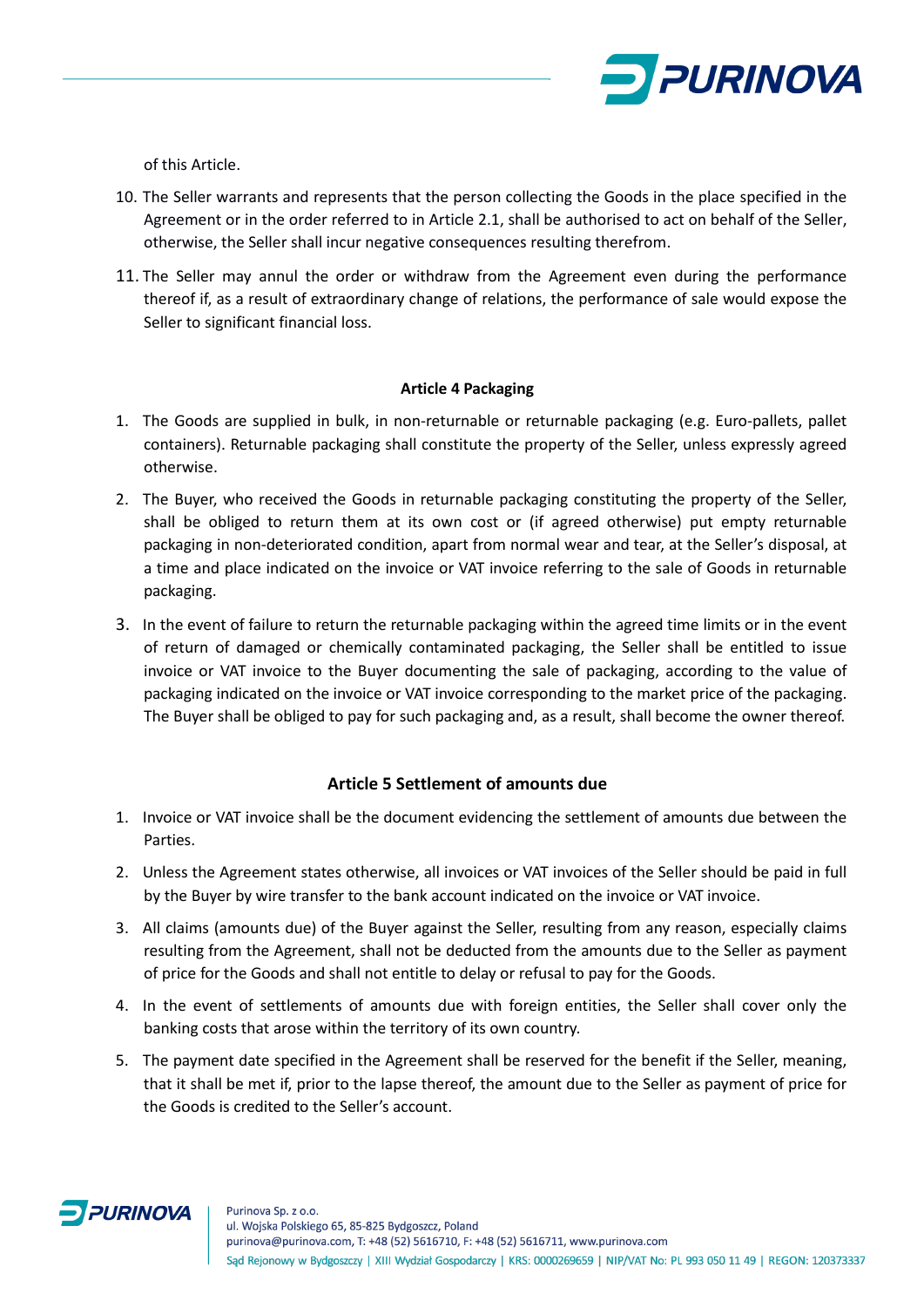

- 6. Untimely payment, regardless of the right to charge interest, may constitute grounds for the Seller to withhold further deliveries for so long as the Buyer is in arrears. In the event of delay in payment, the Seller may additionally demand compensation for the loss suffered as a result thereof.
- 7. The Seller may, at its own discretion, grant the Buyer a credit limit, up to which, the Buyer may purchase Goods with deferred payment date. At the Buyer's request, the Seller shall inform the Buyer of the current balance of its credit limit. The Seller may condition granting the aforementioned limit to the Buyer upon the fulfilment of specified requirements, especially upon the establishment of specified collateral.
- 8. In the event of exceeding or annulment of the credit limit referred to in Article 5.7, the Seller shall have the right to: i) withhold further deliveries, ii) refuse to deliver the Goods, iii) fulfil the order only in part if the fulfilment of the order in full would result in exceeding the agreed credit limit, iv) terminate the Agreement with the effect as of the day of submitting a written notice to the Buyer. The Seller shall be entitled to exercise the aforementioned rights also when the Buyer is in arrears with the payment for the Goods for more than 7 days. The Seller may exercise the aforementioned rights and additionally request immediate repayment of the limit already used, regardless of its due date, when there are justified concerns with reference to the Buyer's financial standing (e.g. a petition for the Buyer's bankruptcy was filed, liquidation proceedings were instituted, the Buyer is listed in the register of unreliable debtors, the Buyer is in arrears for more than 30 days towards the Seller).
- 9. The Buyer hereby agrees to the transfer of all amounts due to the Seller and owed by the Buyer.

## **Article 6 Warranty for defects, complaints**

- 1. The Seller undertakes that the quality of the Goods shall be compliant with the quality parameters specified in the standard indicated in the Agreement and applicable to given Goods. The Seller shall submit certificates of analysis for each lot of the Goods. Each sale/delivery shall be accompanied by a quality certificate specifying the quality parameters of the given lot of the Goods.
- 2. The Buyer undertakes to test the Goods in a manner accepted for the given assortment, immediately after the sale of the Goods, prior to the use or resale of the Goods, however, not later than within 10 days following the Goods release date. In the event of finding quality or quantity defects, the Buyer undertakes, immediately after finding them, however, not later than within 14 days following the Goods release date, to file a written complaint to the Seller. The Buyer's loss of rights resulting from warranty for defects shall occur if the Buyer fails to test the Goods and to file a complaint within dates and according to the provisions stated hereinabove. The complaint should be accompanied by documents confirming the legitimacy thereof, including inter alia the original invoice/VAT invoice. Apart from the invoice or VAT invoice, the Seller shall not issue a separate document allowing for the exercise of the warranty for defects. In the event of quantity complaint, the Buyer shall be obliged to provide the Seller with delivery receipt report signed by the carrier.
- 3. Subject to Article 6.5 hereinbelow, in the event of complaint filed by the Buyer, the Seller shall be obliged to consider the complaint within 14 business days.

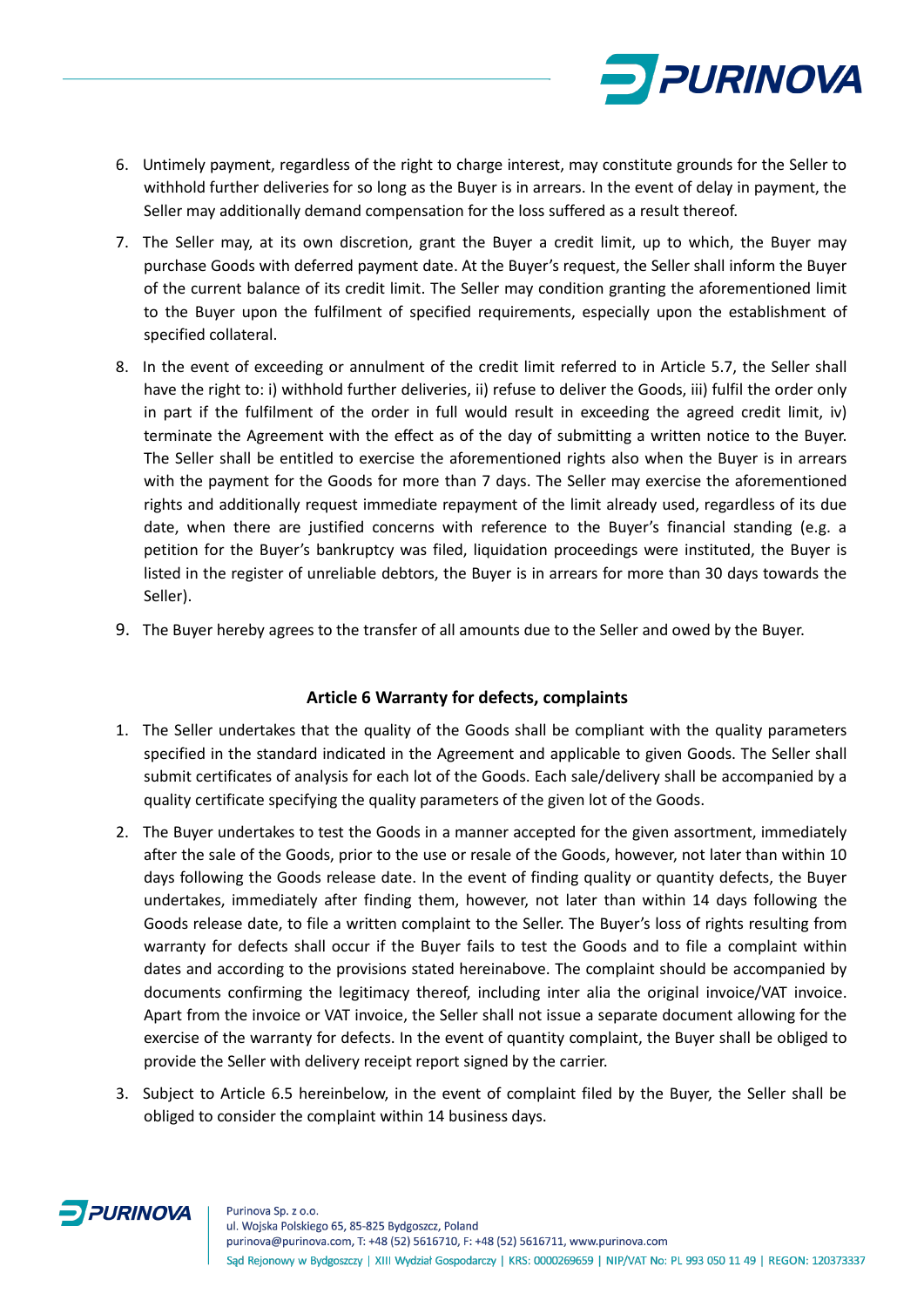

- 4. The Goods subject to complaint should be properly secured and left, if possible, in the packaging they were transported in. The above shall constitute the condition for accepting the complaint.
- 5. The Seller reserves the right to test, within the Buyer's premises, the lot of Goods subject to complaint before unloading (the shipment remains intact). The condition for considering the complaint in the event of delegating the Seller's employees shall be ensuring the necessary conditions by the Buyer for the inspection of the lot of Goods subject to complaint including inter alia: full access to the lot of Goods subject to complaint, full access to documents and information necessary concerning this matter, possibility of taking samples, etc.
- 6. The complaint procedure shall be suspended if the complaint documentation is incomplete. The Seller shall immediately inform the Buyer about the fact of suspending the complaint procedure and the reasons for such suspension. The Buyer shall be obliged to complete the complaint documentation not later than within 5 business days as of the day of receiving a relevant notification.
- 7. Should the Buyer fail to complete the complaint documentation within the time limit referred to in Article 6.5 above, the complaint shall not be accepted.
- 8. Filing a complaint shall not release the Buyer from the obligation to pay for the Goods in full. In the event of accepting the complaint and decreasing the price of Goods as a result of the defect, the relevant part of the price paid by the Buyer shall be reimbursed to the Buyer on the basis of applicable adjustment invoice, immediately after sending back the signed adjustment invoice to the Seller.
- 9. If a quality complaint filed by the Buyer is not accepted by the Seller, the results of the Goods analysis conducted by a neutral and independent laboratory (selected with the approval of both Parties) shall be binding and final for the Parties. In the event of accepting the complaint, the Seller may be obliged to: (i) instead of the defective Goods, deliver the same quantity of Goods free of defects; or (ii) decrease the price of Goods as a result of the defect, however, the decrease of price should occur in the same proportion as the value of Goods free of defects remains to their value calculated while taking into account the existing defects.
- 10. Claims and procedures described hereinabove shall exhaust the full liability of the Seller for the sale/delivery of Goods and especially they exclude application of the provisions of the Polish Civil Code within the scope of warranty for defects as well as provisions on contractual liability for actions or omissions to act without intentional fault.

#### **Article 7 Rights to intangible property**

1. The sale of Goods shall not result, to any extent, in the transfer of exclusive rights connected with the Goods or the Goods documentation. To the extent within which, for a given item of Goods, the right is not exhausted and the exercise of exclusive rights is necessary for the use of Goods purchased by the Buyer, it shall be deemed that the Seller granted the Buyer an implied licence without the sublicence right, covering the exercise of rights to intangible property to the smallest possible extent that allows for the normal use of Goods according to their social and economic application.

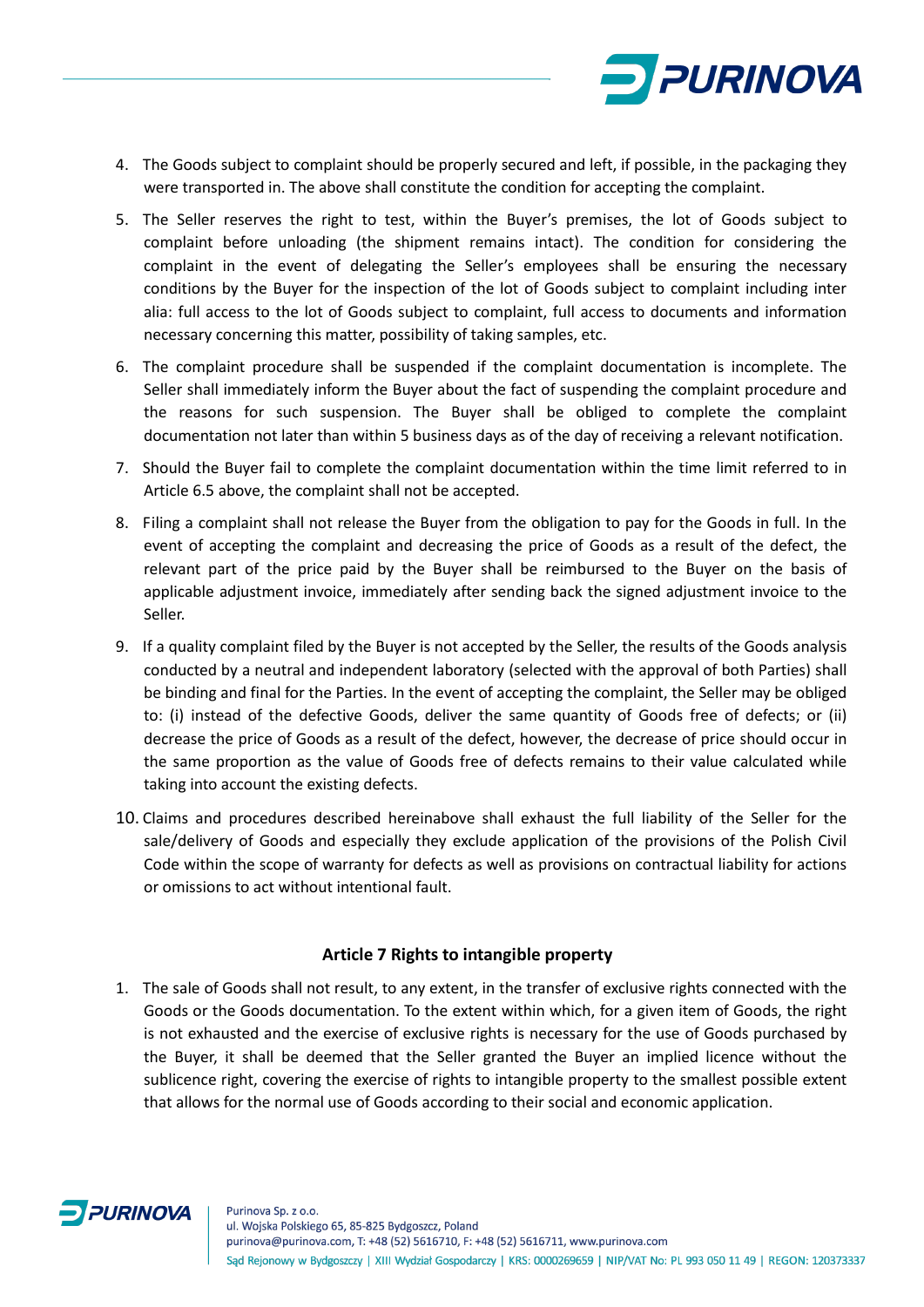

- 2. If Goods are delivered in the Seller's packaging with the Goods proper name, in particular with reserved trade mark (trade marks) or trade mark (trade marks) applied for, the Buyer shall not have the right to repack and resell the Goods under any other marks, or remove, change or reproduce the marks placed on the packaging or use those marks for the purposes of its own business activity, unless the Agreement expressly states otherwise.
- 3. If the purchased Goods, the manner of manufacturing, processing, securing or any other use of the Goods constitute the Seller's business secret, the Seller shall notify the Buyer of this fact prior to the fulfilment of order. Such notification may be in writing, by fax or email. Other confidential information, especially technical, technological, commercial (including referring to the prices used, rebates and discounts) as well referring to the clientele and the Seller's sources of supply, which can be learned by the Buyer during the implementation of the Agreement, shall also constitute the Seller's business secrets. The Buyer shall be obliged to keep the aforementioned information secret. The Buyer shall not be authorised to give, disseminate or use the aforementioned confidential information for personal purposes. Otherwise, the Buyer shall be liable for all losses resulting therefrom.
- 4. If the manner of manufacturing the Goods, their composition or application, constitute the Seller's business secret (know-how) or the Seller's invention not patented yet but applied for, the Buyer shall have no right to perform decompilation, disassembly or any other retroactive analysis of the Goods in order to gain confidential information about the composition, application or the manner of manufacturing the Goods.
- 5. About any claims, demands or grievances submitted to the Buyer in any form by third parties in connection with the alleged infringement of rights to third parties' intangible property by means of purchase, use, processing, sale or other forms of commercial use of the Goods - the Buyer shall be obliged to immediately inform the Seller and enable the Seller to undertake appropriate legal actions on the pain of losing all claims, including recourse claims, against the Seller resulting therefrom.

## **Article 8 Applicable law and solution of disputes**

All matters not regulated in the Sale Agreement and these General Terms and Conditions of Sale shall be governed by the laws of Poland, especially by the provisions of the Polish Civil Code. All eventual disputes that may arise in connection with the performance of the Agreements shall be subject to the jurisdiction of Polish courts and shall be solved by a common court of law having jurisdiction over the Seller's registered office.

#### **Article 9 Final provisions**

- 1. Unless the Sale Agreement states otherwise, each of the Parties may terminate the Agreement with one month prior notice effective at the end of a calendar month.
- 2. The Buyer shall not have the right to transfer its rights or contractual obligations to third parties without written approval of the Seller.